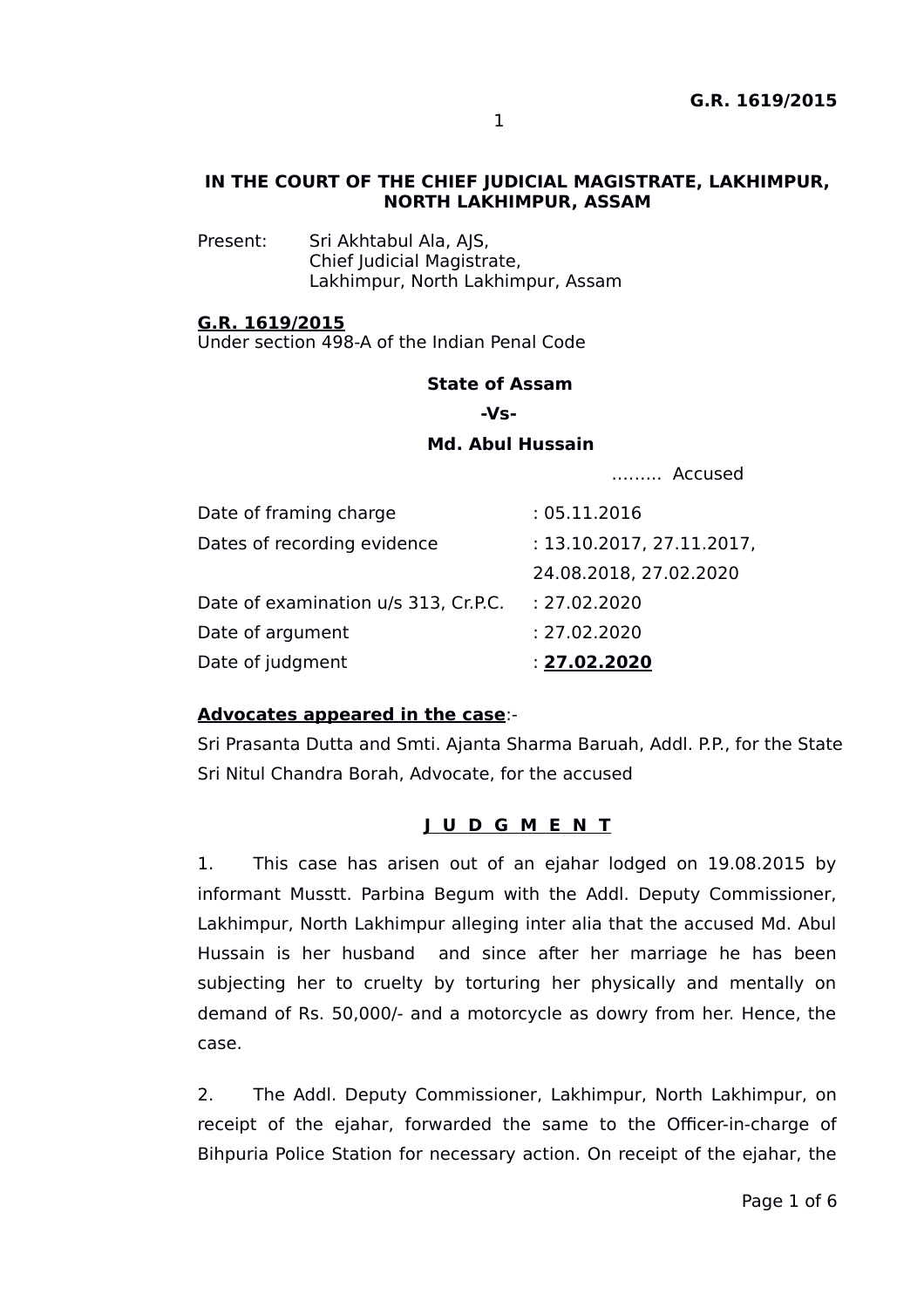Officer-in-charge of Bihpuria Police Station registered a case vide Bihpuria P.S. Case No. 294/2015 under section 498-A of the Indian Penal Code and got the investigation into the case commenced. The investigating officer, after completing the investigation, submitted charge-sheet under section 498-A of the Indian Penal Code against the accused Md. Abul Hussain to stand trial in the Court.

3. On receipt of the charge-sheet, cognizance of the offence under section 498-A of the Indian Penal Code was taken as per section 190(1)(b) of the Code of Criminal Procedure. Necessary copies were furnished to the accused as per section 207 of the Code of Criminal Procedure after his appearance before the Court. After considering the materials on record and hearing both the sides, charge under section 498-A of the Indian Penal Code was framed in writing against the accused. The charge was read over and explained to the accused to which he pleaded not guilty and claimed to be tried.

4. During the trial, the prosecution altogether examined 3 (three) witnesses viz. Musstt. Parbina Begum as PW-1, Sri Jadab Subedi as PW-2 and Smti. Champa Kurmi as PW-3. The prosecution had exhibited the ejahar as Ext-1 and the signatures of the informant (PW-1) therein as Ext-1(1), Ext-1(2) and Ext-1(3). The defence side had cross-examined the prosecution witnesses. After the closure of the prosecution evidence, the accused was examined under section 313 of the Code of Criminal Procedure wherein he pleaded his innocence. He declined adducing any defence evidence.

5. Both the sides advanced their respective arguments in this case.

#### **POINT FOR DETERMINATION:**

6. The point which is required to be determined for a just decision of this case is as follows:

(a) Whether the accused being the husband of informant-cum-victim Musstt. Parbina Begum, since after her marriage, at village Sonari Gaon,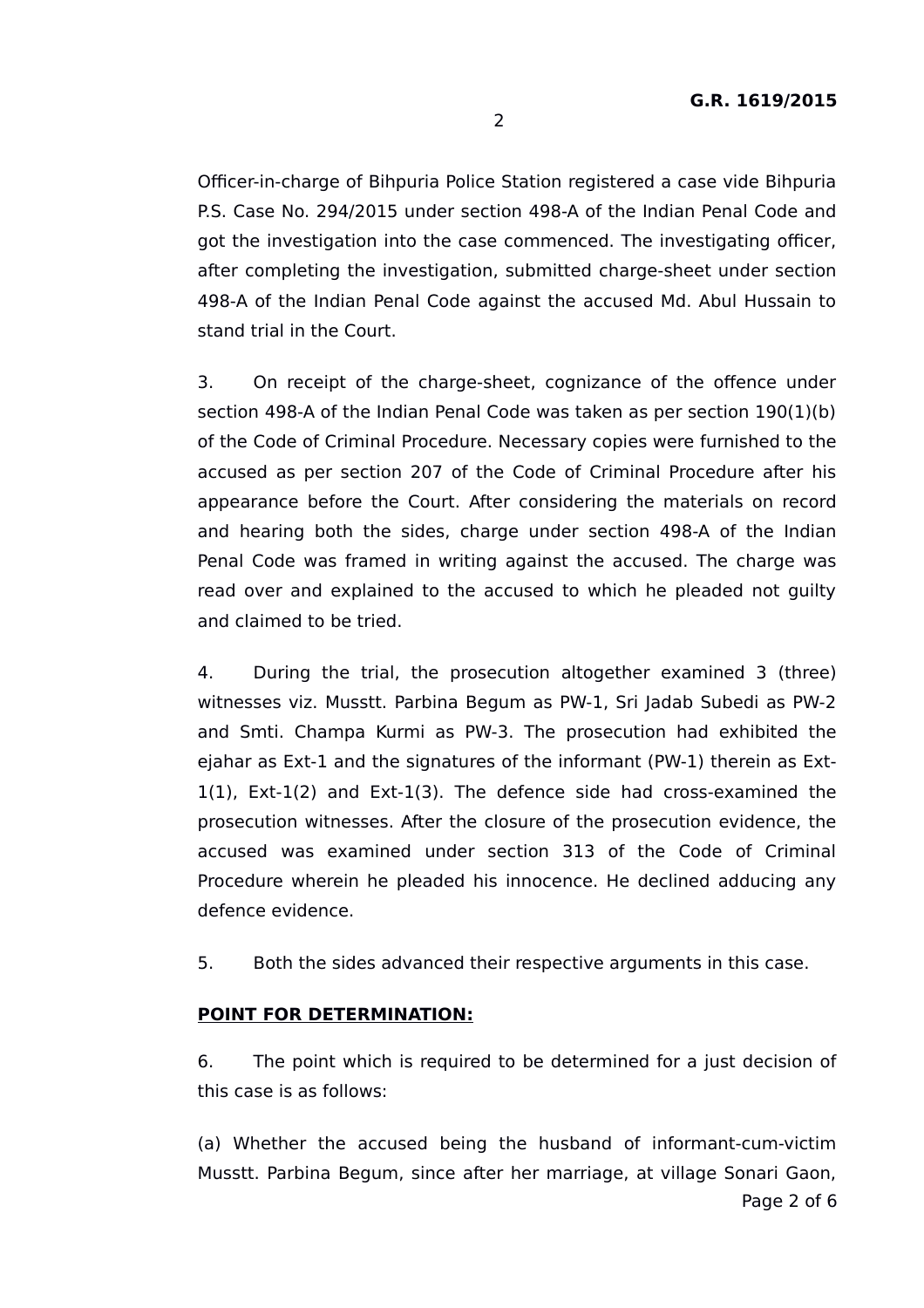under Bihpuria Police Station, had subjected her to cruelty by committing physical and mental tortures on her on demand of dowry posing a threat to her life and limb ?

#### **DISCUSSION, DECISION AND REASONS THEREOF:**

7. To determine the aforesaid point of determination let us have a scrutiny of the evidence on record.

8. Now it can be seen that PW-1 Musstt. Parbina Begum, the informant-cum-victim, deposed in her evidence the accused is her husband and for the initial two years of her marriage she lived peacefully in the house of the accused but thereafter the accused demanded dowry of Rs. 50,000/- and a motorcycle from her father but as she couldn't fulfill his demand so he had physically assaulted her with stick and had driven her out of his house keeping her child with him and later when she delivered a male child in the house of her father the accused didn't inquire about her and that he had performed a second marriage which she could hear from other. After coming to the house of her father, she lodged an ejahar at the police station. Ext-1 is her ejahar, Ext-1(1), Ext-1(2) and Ext-1(3) are her signatures therein.

9. But, in his cross-examination, PW-1, the informant-cum-victim, clarified that presently she is residing with her husband i.e. the accused in his house along with her two sons and a daughter as they have amicably settled all disputes between them. She in fact earlier thought about the accused demanding her dowry but he in fact didn't ask her the money as dowry but only tried to borrow some money from her father but out of misunderstanding she thought that he demanded dowry from her for which she had lodged the ejahar. She further stated in her crossexamination that she and her husband i.e. the accused had a mere verbal altercation and push and trust between them during their conjugal life but the accused never beat her seriously and as such she doesn't have any objection if the accused is acquitted as this case arose only out of a misunderstanding.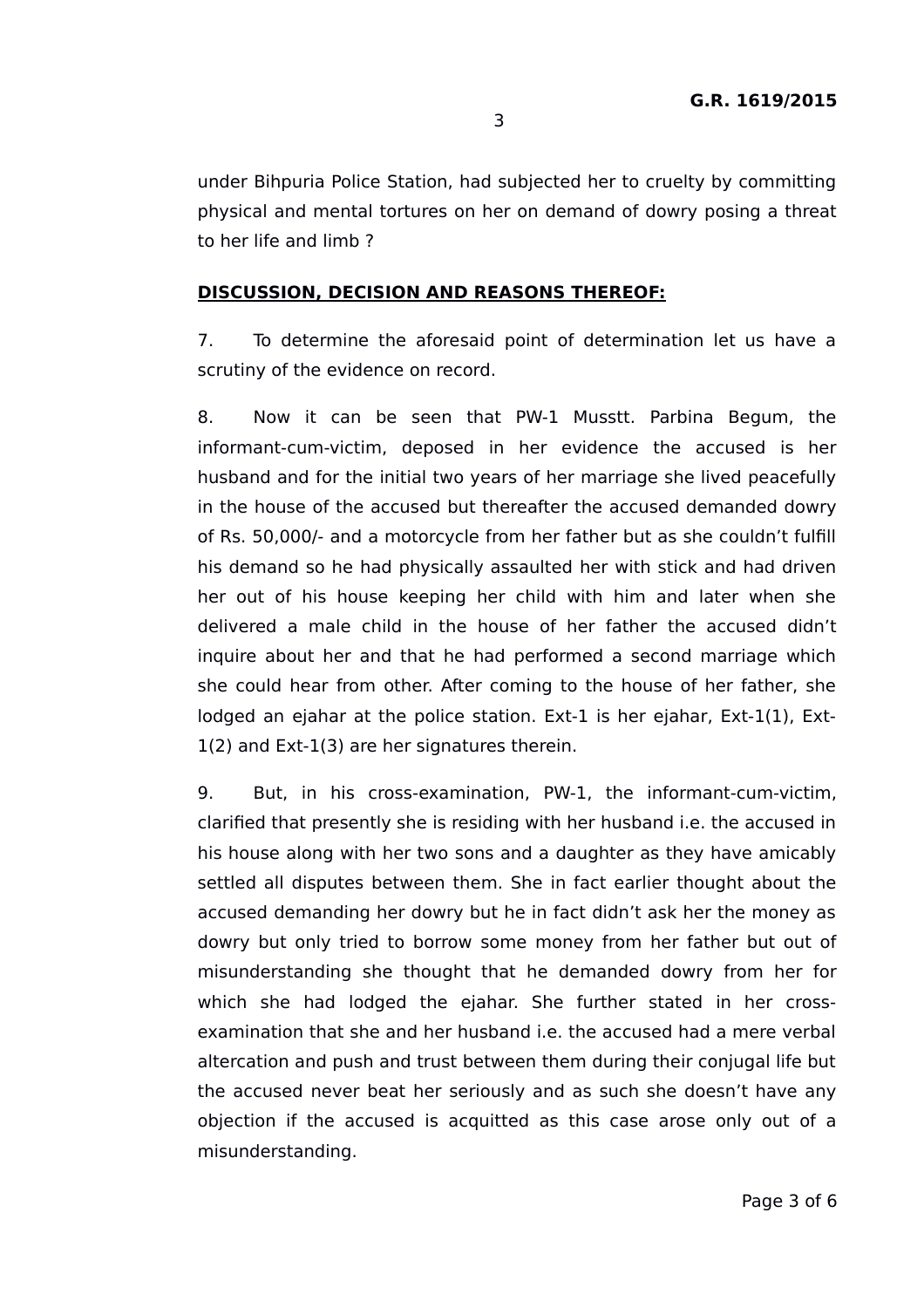10. PW-2 Jadab Subedi deposed in his evidence that there used to take place altercation between the accused and the informant and one day the parents of the informant came to the house of the accused to take their daughter and he being the Gaonburah was called there for which he had gone to the house of the accused and after about four days when he went to Bihpuria Police Station he met the informant and her mother at the Police Station and on asking the reason from them being there she replied that the accused keep fighting with her for which she had to file a case against him and that she would not return back to his house.

11. In his cross-examination, PW-2 stated that the he had not seen the accused and the informant fighting with each other.

12. PW-3 Smti. Champa Kurmi deposed in her evidence that the accused and the informant are husband and wife and they were married few years back and have three children out of their wedlock. She further deposed that during their conjugal life there was some verbal altercation between the informant and the accused over some family matters and the informant left the house of the accused getting angry and out of a misunderstanding she had lodged an ejahar against the accused. But now they have amicably settled all disputes between them and are residing peacefully together.

13. In her cross-examination, PW-3 stated that she does not have any objection if the accused is acquitted from this case.

14. So from the evidence on record it transpires that though PW-1 the informant-cum-victim deposed in her evidence that the accused who is her husband after her marriage demanded dowry of Rs. 50,000/- and a motorcycle from her father and as she couldn't fulfill his demand so he had physically assaulted her with stick and had driven her out of his house keeping her child with him but in her cross-examination she testified that presently she is residing with the accused in his house along with her two sons and a daughter as they have amicably settled all disputes between them and that she doesn't have any objection if the accused is acquitted as this case arose only out of a misunderstanding. Page 4 of 6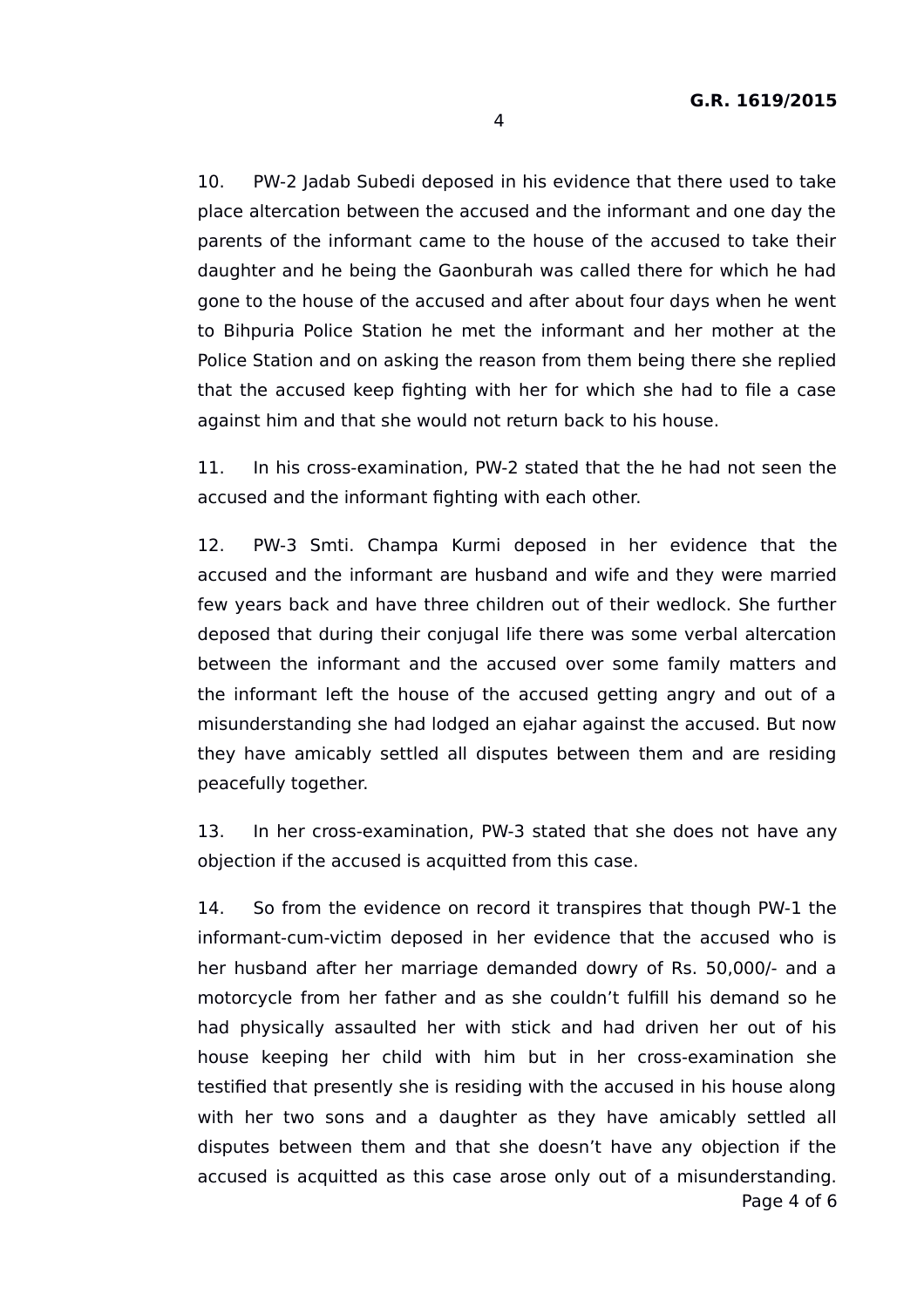PW-2 Sri Jadab Sudedi clarified in his cross-examination that he had not witnessed the informant and the accused fighting with each other. PW-3 Smti. Champa Kurmi testified in her evidence that the accused and the informant have amicably settled all disputes between them and are residing peacefully together. So, none of the PWs has stated anything about the accused committing any cruelty on the informant on demand of dowry.

15. So, in the given position from the evidence on record it can no way be held that the accused has subjected the informant to cruelty by committing physical and mental torture on her on demand of dowry.

16. So, the aforesaid point of determination is held in negative.

17. In the result, the prosecution has failed to prove the charge against the accused under section 498-A of the Indian Penal Code and as such he is acquitted from the said charge and is set at liberty.

Bail bonds are extended to for the further 6(six) months from today.

The judgment is delivered and operative part of the same is pronounced in the open court on this  $27<sup>th</sup>$  day of February, 2020.

> (**Sri Akhtabul Ala**) Chief Judicial Magistrate, Lakhimpur, North Lakhimpur

Dictated and Corrected by me:

 (**Sri Akhtabul Ala**) Chief Judicial Magistrate, Lakhimpur, North Lakhimpur

Transcribed and typed by me: Narayan Chetri, Stenographer

Continued …..... (Appendix)